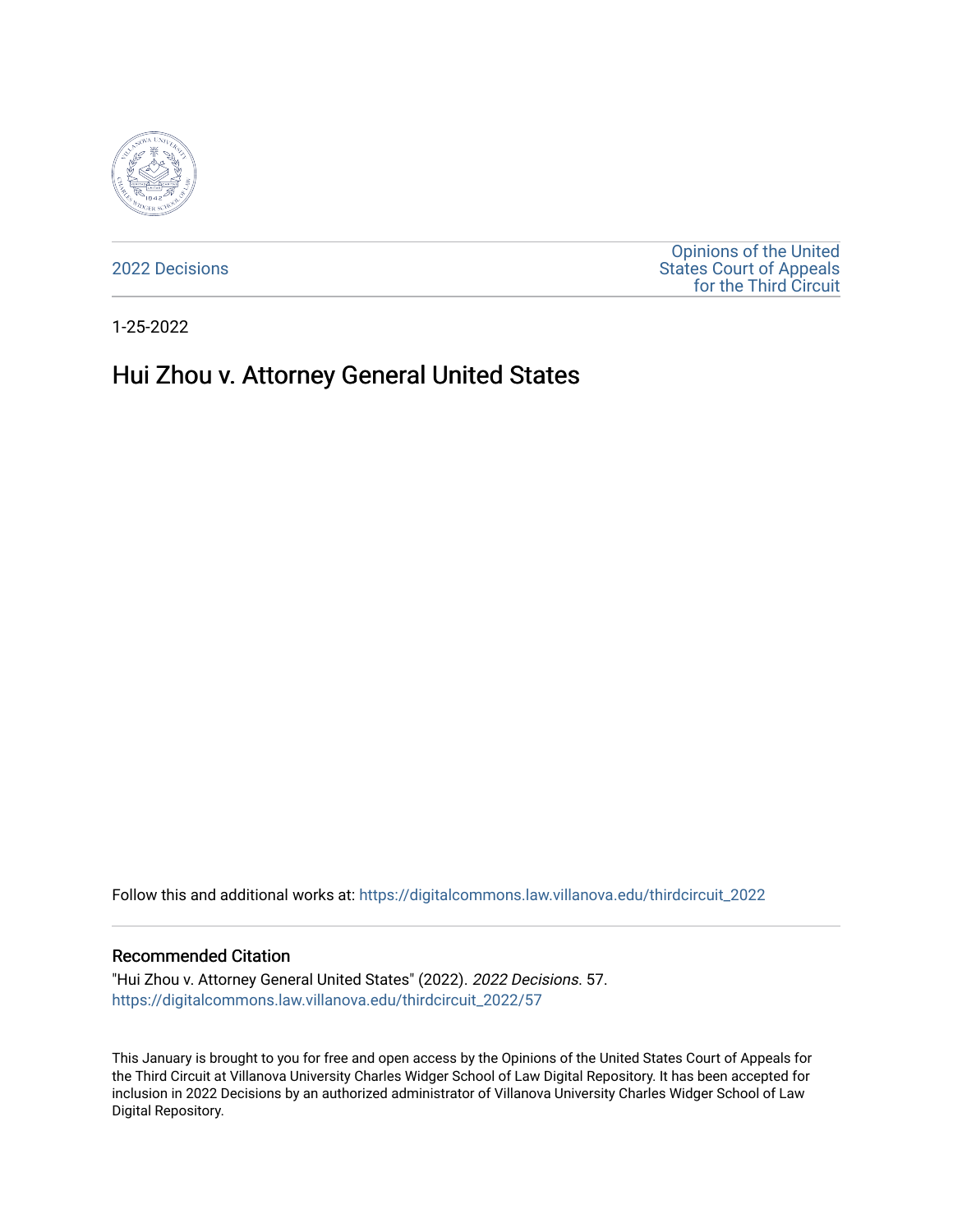## **NOT PRECEDENTIAL**

## UNITED STATES COURT OF APPEALS FOR THE THIRD CIRCUIT

\_\_\_\_\_\_\_\_\_\_\_\_\_\_\_

No. 21-1453 \_\_\_\_\_\_\_\_\_\_\_\_\_\_\_

## HUI YUN ZHOU, Petitioner

v.

## ATTORNEY GENERAL UNITED STATES OF AMERICA

\_\_\_\_\_\_\_\_\_\_\_\_\_\_\_

On Petition for Review of an Order of the Board of Immigration Appeals (Agency No. 096-241-539) Immigration Judge: Donald Vincent Ferlise

Submitted Under Third Circuit L.A.R. 34.1(a): January 19, 2022

\_\_\_\_\_\_\_\_\_\_\_\_\_\_\_

\_\_\_\_\_\_\_\_\_\_\_\_\_\_\_

Before: JORDAN, RESTREPO, and PORTER, *Circuit Judges*.

(Filed: January 25, 2022)

\_\_\_\_\_\_\_\_\_\_\_\_\_\_

OPINION \_\_\_\_\_\_\_\_\_\_\_\_\_\_

This disposition is not an opinion of the full Court and, under I.O.P. 5.7, is not binding precedent.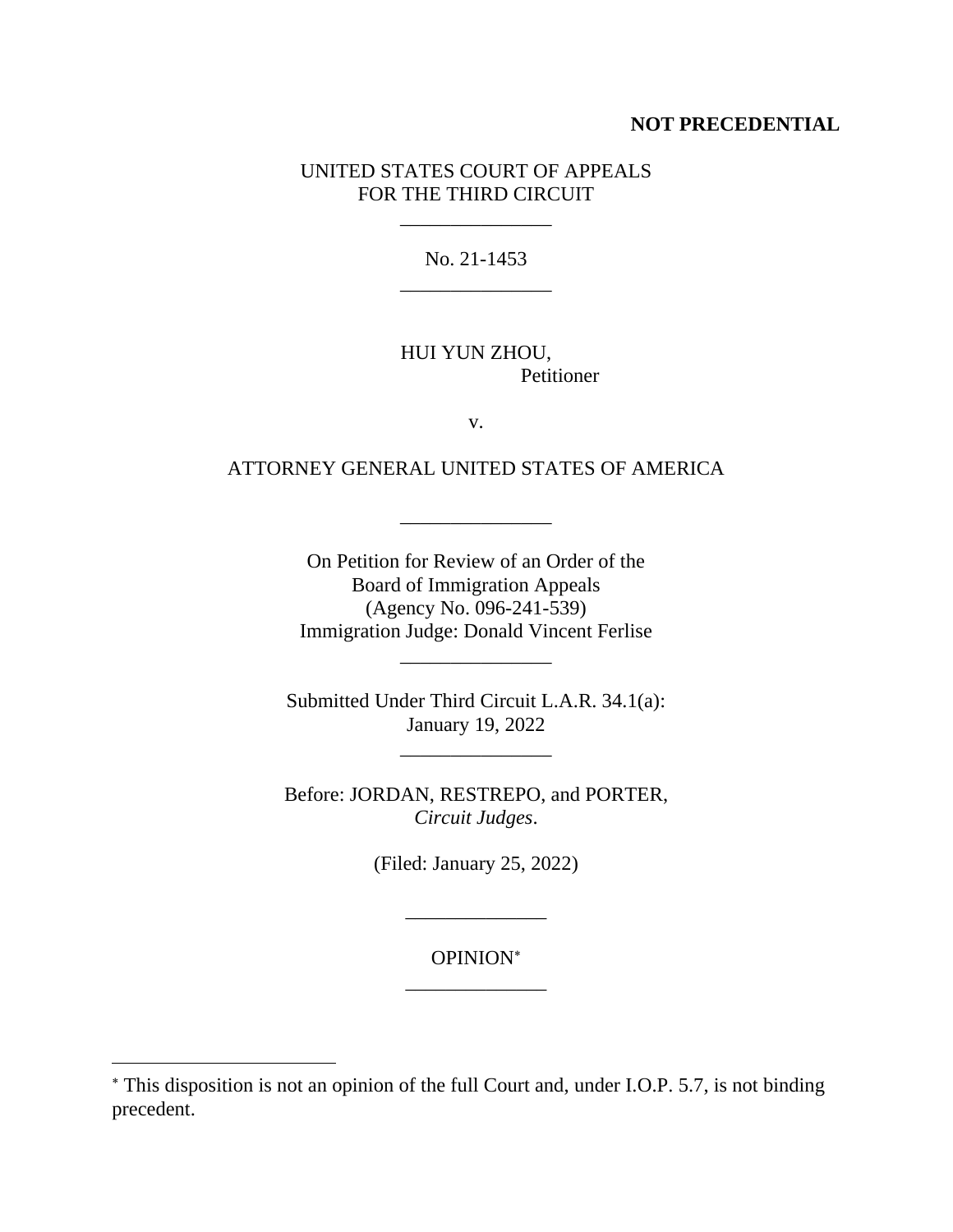### PORTER, *Circuit Judge*.

Hui Yun Zhou, a citizen of the People's Republic of China, petitions for review of a Board of Immigration Appeals ("BIA") order refusing to reopen her deportation proceeding. We will deny her petition for review.

## I

## A

Zhou came from China as a visitor two decades ago. Zhou overstayed her visa, so she was placed in removal proceedings. She asked for political asylum, withholding of removal, and protection under the Convention Against Torture ("CAT"). *Zhou v. Att'y Gen.*, 206 F. App'x 237, 237 (3d Cir. 2006). To show she was eligible for asylum as a political refugee, Zhou claimed she was forced to abort a pregnancy under China's family planning policies and would risk involuntary sterilization and a fine if she returned to China. 8 U.S.C. § 1101(a)(42).

Zhou had trouble keeping her story straight, though. The Immigration Judge ("IJ") that heard her case denied all relief, ordered her deportation, and found that Zhou had "deliberately fabricated" her asylum claim based on her lack of credibility and demeanor as well as contradictions in the record evidence. 8 C.F.R. § 1208.20(a)(1). As the IJ warned Zhou, this last finding would make Zhou "permanently ineligible for any benefits under" the Immigration and Nationality Act. 8 U.S.C. § 1158(d)(6).

Zhou appealed to the BIA, challenging among other things the IJ's conclusion that her asylum case was deliberately fabricated. But when it came to briefing the appeal, her attorney, Tahir Mella, barely mentioned that separate issue. Mella's only reference to the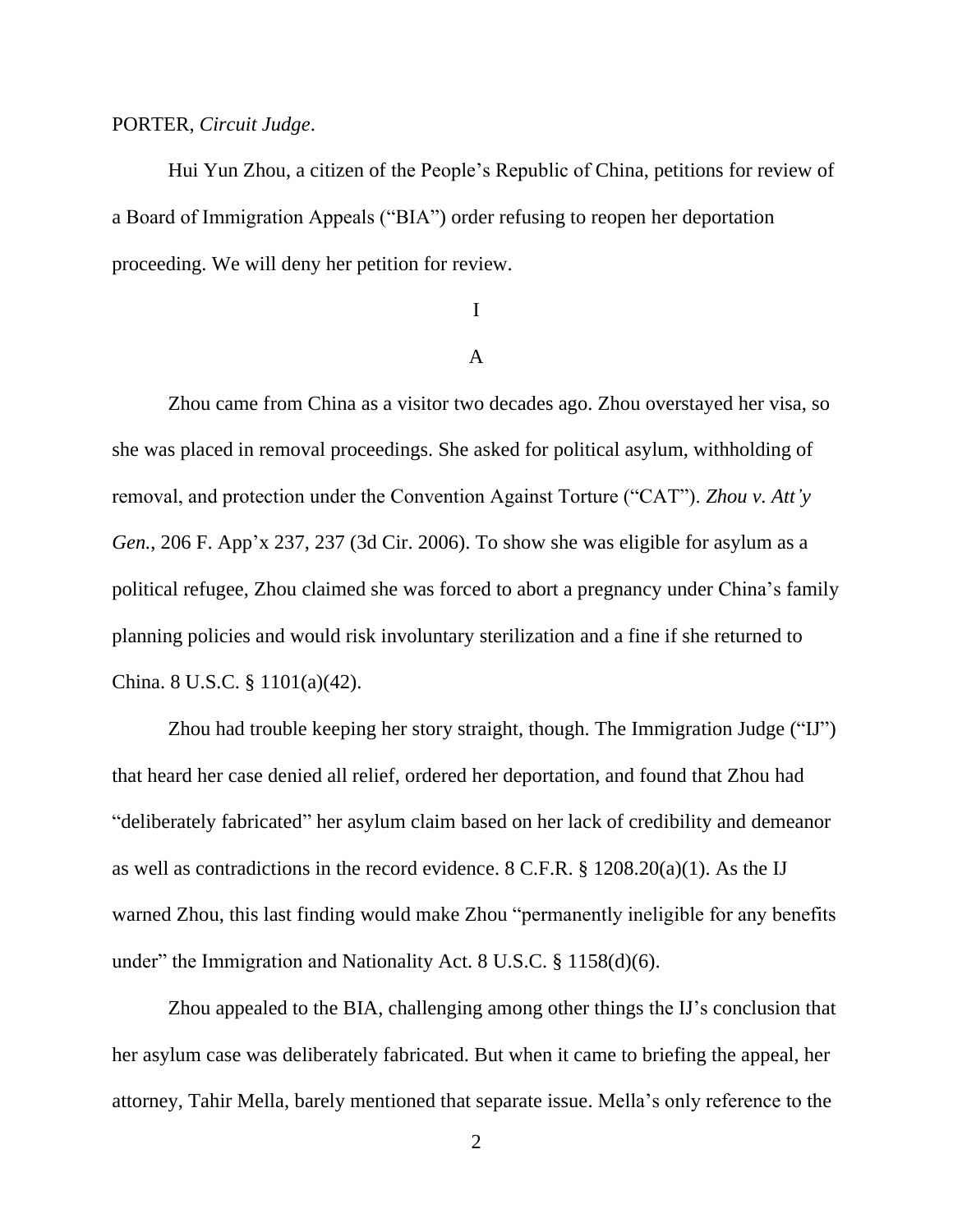deliberate-fabrication finding was a fleeting assertion that the IJ had made "no finding that the abortion certificate was fabricated" and "no finding that [Zhou's] testimony regarding her forced abortion was inconsistent or fabricated." A.R. 149.

The BIA affirmed the IJ's deportation order and dismissed Zhou's appeal in 2005. The BIA specifically affirmed the IJ's conclusion that Zhou had deliberately fabricated her asylum claim. With that "final determination," the IJ's finding that Zhou "knowingly made a frivolous application for asylum" became "effective." 8 U.S.C. § 1158(d)(6). Going forward, Zhou would be ineligible for benefits under the Immigration and Nationality Act.

Zhou petitioned for review, represented by a new attorney, Marco Pignone. *Zhou*, 206 F. App'x at 237. We denied the petition. *Id.* at 239. We noted that "the petition for review recites that Zhou seeks review of all three aspects of the BIA decision: denial of asylum; withholding of removal . . .; and relief under the CAT." *Id.* at 238. We concluded that "we ha[d] no basis to reject the findings of either the IJ or the BIA." *Id.* at 239.

While Zhou's petition for judicial review was pending, Pignone filed Zhou's first motion asking the BIA to reopen or reconsider the deportation order. The motion did not specifically challenge—or even mention—the deliberate-fabrication finding. The BIA denied the motion.

### B

Meanwhile, Zhou's husband was violently robbed three times. He received a "U visa" for cooperating with investigators. 8 U.S.C.  $\S$  1101(a)(15)(U)(i). Zhou then sought to join the U-visa application as his spouse. 8 U.S.C.  $\S$  1101(a)(15)(U)(ii)(II). But U.S.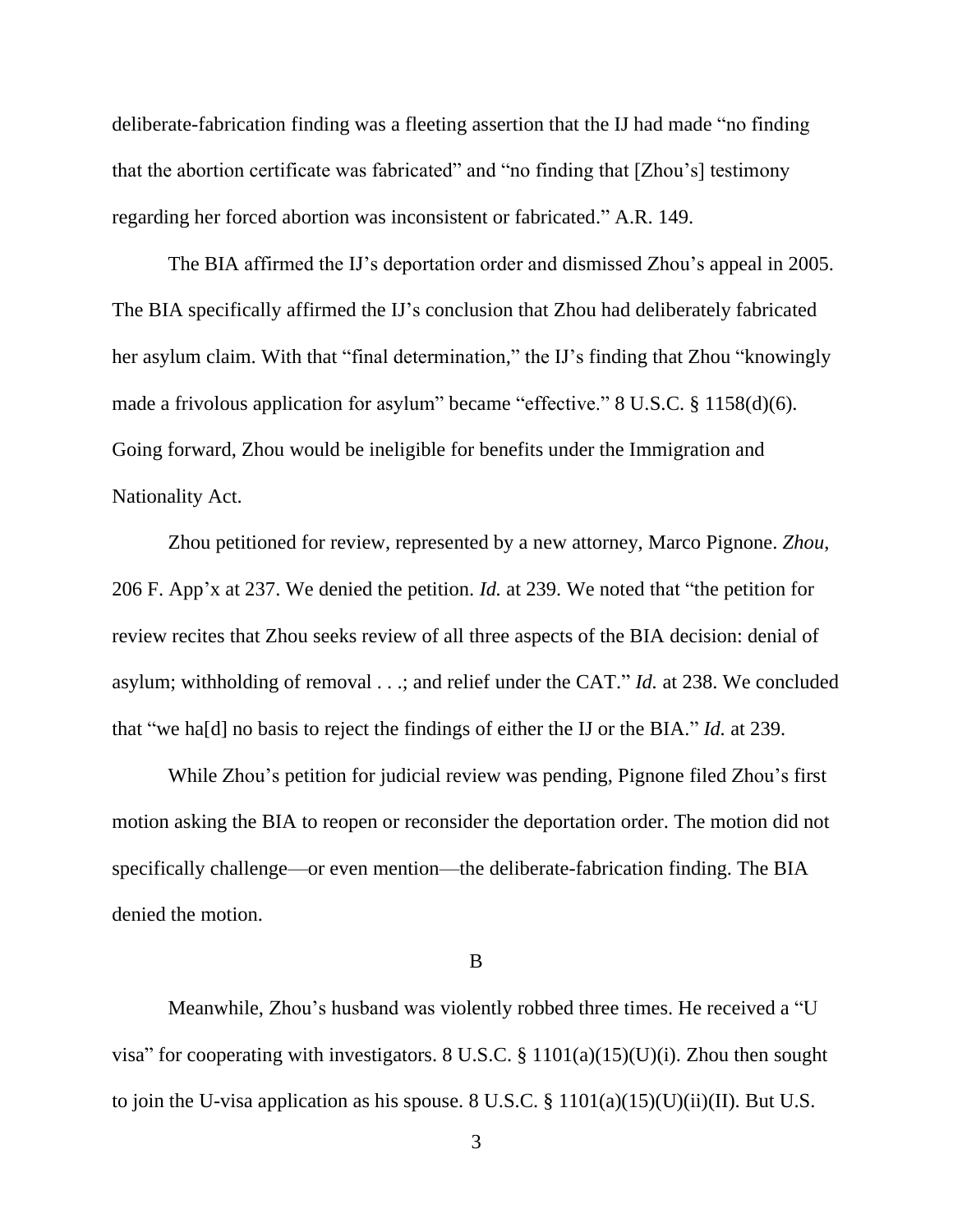Citizenship and Immigration Services denied this immigration benefit based on the final determination that Zhou had fabricated her asylum claim. Feeling the sting of that denial, Zhou eventually sought a way to challenge the deliberate-fabrication finding once again, in 2019. Zhou had two options.

First, "[a]n alien ordered to leave the country has a statutory right to file a motion to reopen his removal proceedings." *Mata v. Lynch*, 576 U.S. 143, 144 (2015) (citing 8 U.S.C. § 1229a(c)(7)(A)). But Zhou faced two procedural hurdles if she wanted to assert that right. For one, "[a]n alien may file one motion to reopen proceedings." 8 U.S.C. § 1229a(c)(7)(A). Zhou had already filed "one" motion. For another, an alien must generally move to reopen within ninety days of the final order of removal, and by that measure, Zhou was fourteen years late. *Id.* § 1229a(c)(7)(C)(i). So Zhou's motion appeared to be number-barred and time-barred.

Zhou had a second option, though. At the time, "the BIA's regulations provide[d] that, separate and apart from acting on the alien's motion, the BIA may reopen removal proceedings 'on its own motion'—or, in Latin, sua sponte—at any time." *Mata*, 576 U.S. at 145 (italics omitted) (quoting  $8 \text{ C.F.R. }$  \$ 1003.2(a) (2015)).<sup>1</sup> The term sua sponte is a "misnomer," as these reopenings are often prompted by an alien. *Darby v. Att'y Gen.*, 1 F.4th 151, 164 n.3 (3d Cir. 2021). A request for sua sponte reopening in substance invites the BIA to ignore procedural hurdles and grant reopening as a matter of residual

<sup>&</sup>lt;sup>1</sup> The rule was amended effective "January 15, 2021" to withdraw BIA's discretionary authority to reopen on its own motion except to correct clerical mistakes. 85 Fed. Reg. 81,588, 81,588, 81,591, 81,654 (Dec. 16, 2020), *codified at* 8 C.F.R. § 1003.2(a).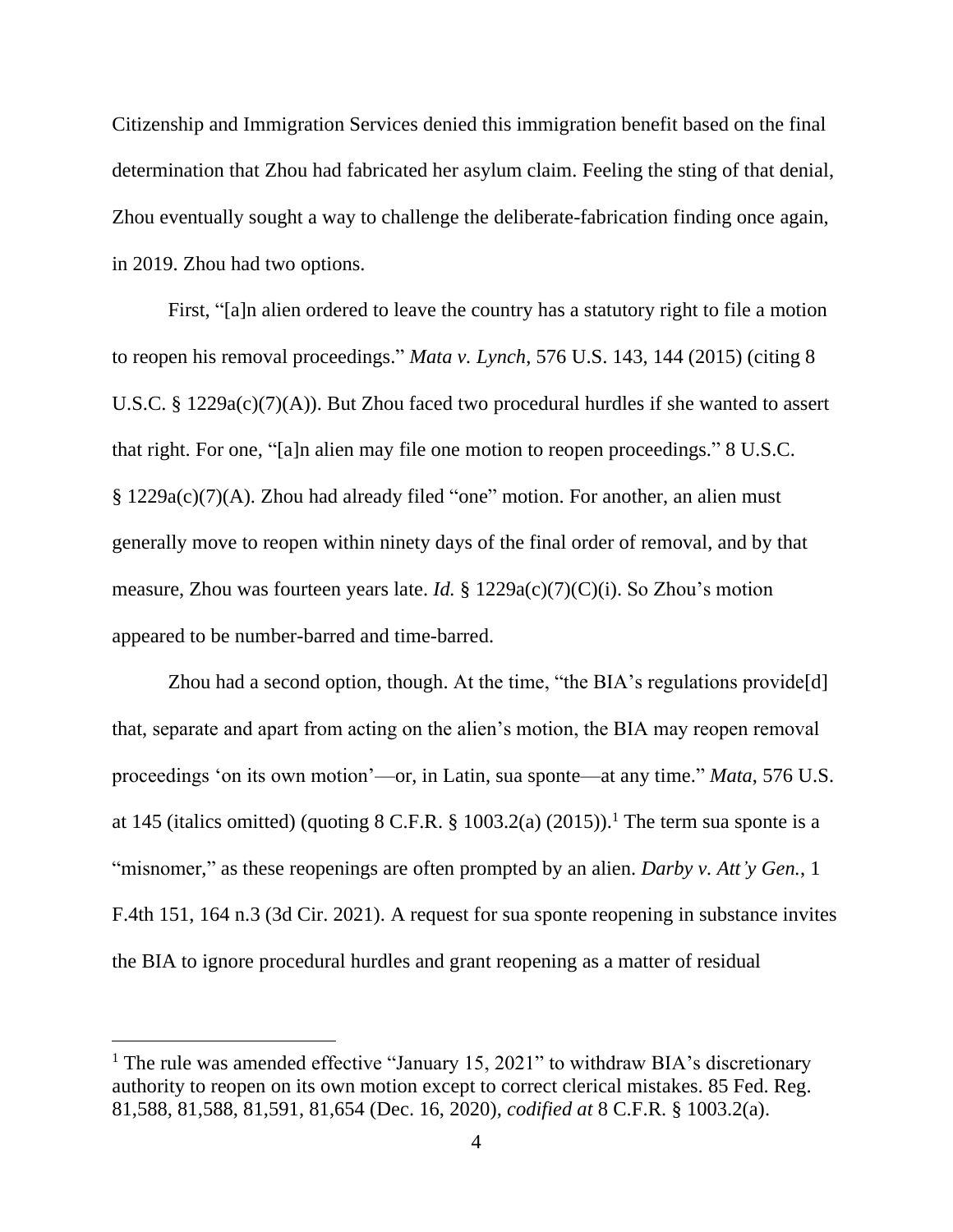executive discretion. *Id.* Given this tension with statutory requirements and the need for finality, the BIA has said sua sponte reopening is "an extraordinary remedy reserved for truly exceptional situations." *In re G-D-*, 22 I. & N. Dec. 1132, 1134 (BIA 1999).

Zhou elected to follow this second path. Zhou asked the BIA "to issue a sua sponte order." A.R. 34 (italics omitted). Zhou never asserted a right to file a second motion to reopen. Zhou thus asked the BIA for an extraordinary remedy reserved for exceptional cases. Zhou argued this extraordinary discretion was warranted because, in her view, the BIA would have reversed the IJ's deliberate-fabrication finding if only her attorney at the time, Mella, had adequately briefed the issue before the BIA. Zhou also pointed to her husband's cooperation with investigators and her son's good academic performance. To explain her delay, Zhou claimed she "was not aware of the law regarding frivolousness until recently when [her latest attorney] explained it to her, and was not aware of the [allegedly incompetent] nature of [Mella's] assistance." A.R. 37.

The BIA declined Zhou's invitation to reopen. *Matter of H-Y-Z-*, 28 I. & N. Dec. 156, 162 (BIA 2020). The BIA concluded that Zhou did "not demonstrate an exceptional situation that would warrant the exercise of our discretionary authority to reopen [the] proceedings." *Id.* at 161. Zhou, the BIA reasoned, should not get exceptional relief after flouting a final removal order for fourteen years. *Id.*

The BIA did not stop there, though. While Zhou never asked for equitable tolling, the BIA concluded that Zhou was not eligible for equitable tolling because she was not

5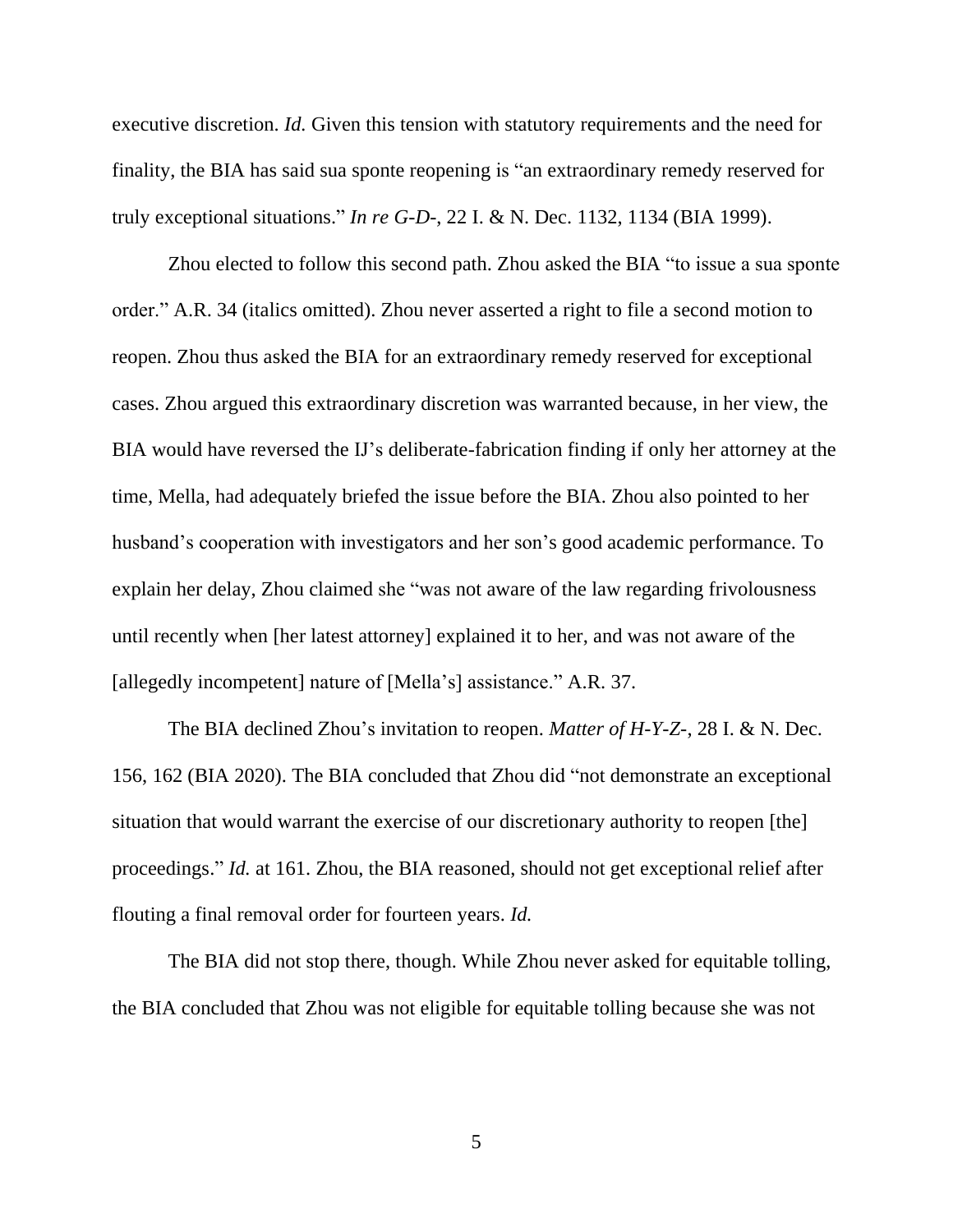prejudiced by Mella's performance and because Zhou had not been diligent in seeking reopening. *Id.* at 161–62.<sup>2</sup>

This petition for review followed.

### II

The BIA had jurisdiction to consider Zhou's request to reopen sua sponte under 8 C.F.R. § 1003.2(a) (2020). When "the BIA rejects the alien's [statutory] motion to reopen because it comes too late or because it falls short in some other respect, the courts have jurisdiction to review that decision." *Mata*, 576 U.S. at 148. "We [generally] review the BIA's denial of a motion to reopen for abuse of discretion and will not disturb the BIA's determination unless it is arbitrary, irrational, or contrary to law." *Darby*, 1 F.4th at 159. But when the BIA refuses to reopen proceedings on its own motion, our review is even more limited. We will review these refusals only when "the BIA relies on an incorrect legal premise" or "when the BIA has constrained itself through 'settled practice to the point where an irrational departure from that practice might constitute abuse.' " *Id.* at 164 (quoting *Sang Goo Park v. Att'y Gen.*, 846 F.3d 645, 651–52 (3d Cir. 2017)).

## III

### A

We first clarify what is in front of us. Both parties have briefed the case as if Zhou had requested equitable tolling to file a second motion. But as we have explained, Zhou

<sup>&</sup>lt;sup>2</sup> The BIA separately concluded that Zhou was not eligible for U-visa status because she had fabricated her asylum application, but that was hardly news. *Matter of H-Y-Z-*, 28 I. & N. Dec. 156, 160–61 (BIA 2020). Zhou does not challenge this part of the order.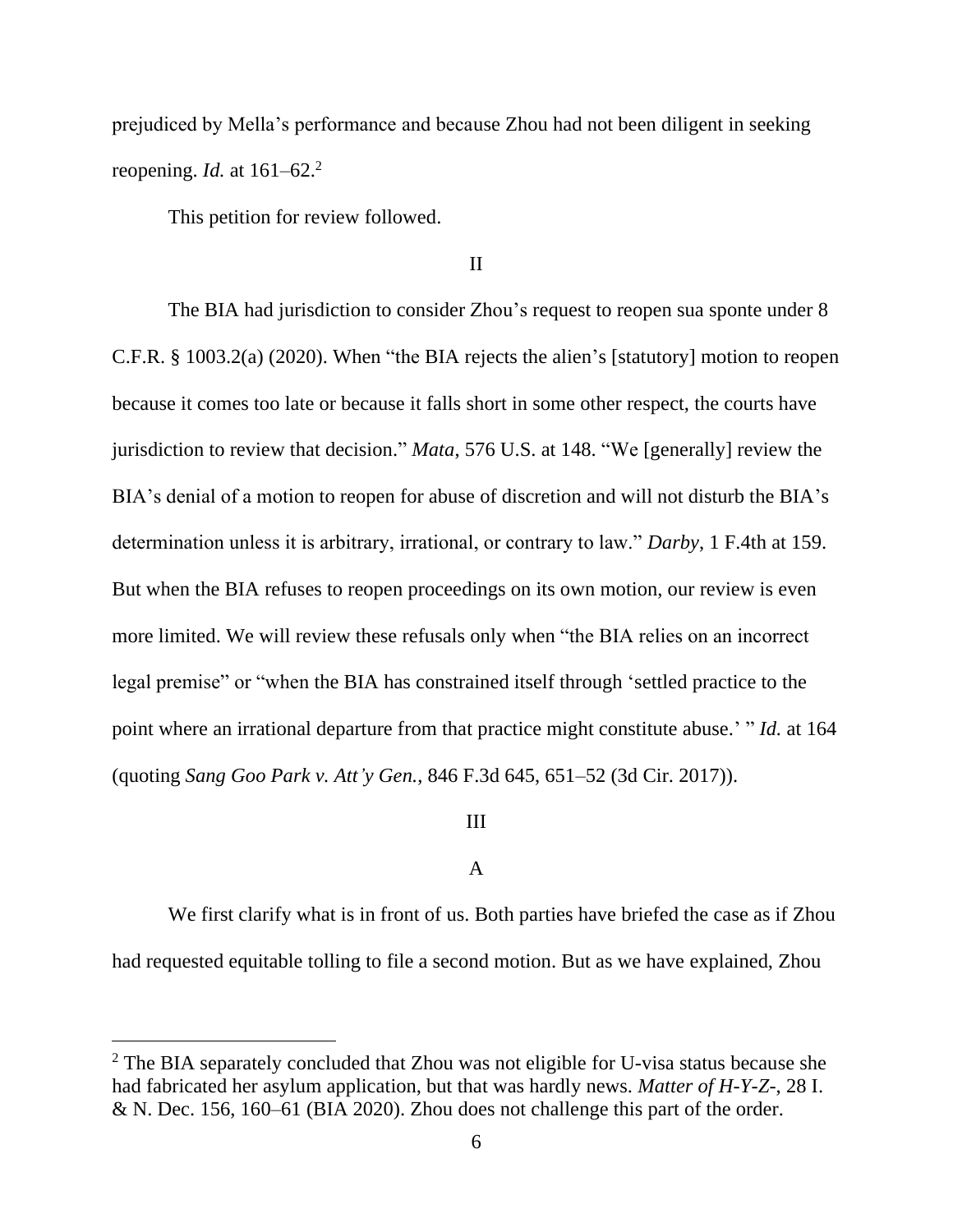only asked the BIA to reopen sua sponte. Zhou's "stated choice of procedural vehicle" was a request that the BIA reopen proceedings on its own motion, and we must respect that stated choice, not make our own. *Mata*, 576 U.S. 143, 152 (Thomas, J., dissenting). Assuming, however, that the BIA could and did permissibly recast Zhou's request as, in the alternative, one asserting a right to file a second motion to reopen, we must affirm the BIA for two reasons.

First, Zhou never argued that Pignone, the attorney who filed the prior motion to reopen, was ineffective. Without that showing, precedent compels denial of her motion. *Luntungan v. Att'y Gen.*, 449 F.3d 551, 558 (3d Cir. 2006). In *Luntungan*, we held that an alien seeking to file a successive motion to reopen must show that the attorney who filed the prior motion defrauded him or was ineffective. *Id.* at 557–58. Zhou does not allege that Pignone was ineffective. Zhou directs her arguments at Mella's alleged ineptitude, but Mella had nothing to do with her prior motion to reopen. With no allegation that Pignone was defective when he filed Zhou's first motion to reopen, we would have to "conclude that the [first] motion gave" Zhou "a fair chance to be heard." *Id.*<sup>3</sup> "In our adversarial system of adjudication, we follow the principle of party presentation." *United* 

<sup>&</sup>lt;sup>3</sup> Zhou never addresses whether the BIA may equitably toll the statutory prohibition on successive motions, an open question in our circuit. *See Luntungan v. Att'y Gen.*, 449 F.3d 551, 557 (3d Cir. 2006) ("We have not issued a precedential opinion deciding whether *numerical* limits on motions to reopen may be equitably tolled, and we note that other circuits have stated different views on the issue."). It is not obvious that equitable tolling applies. Equitable tolling usually applies to timing rules and prevents the running of the clock. *See id.* at 552 n.1; *accord Tapia-Martinez v. Gonzales*, 482 F.3d 417, 422 (6th Cir. 2007).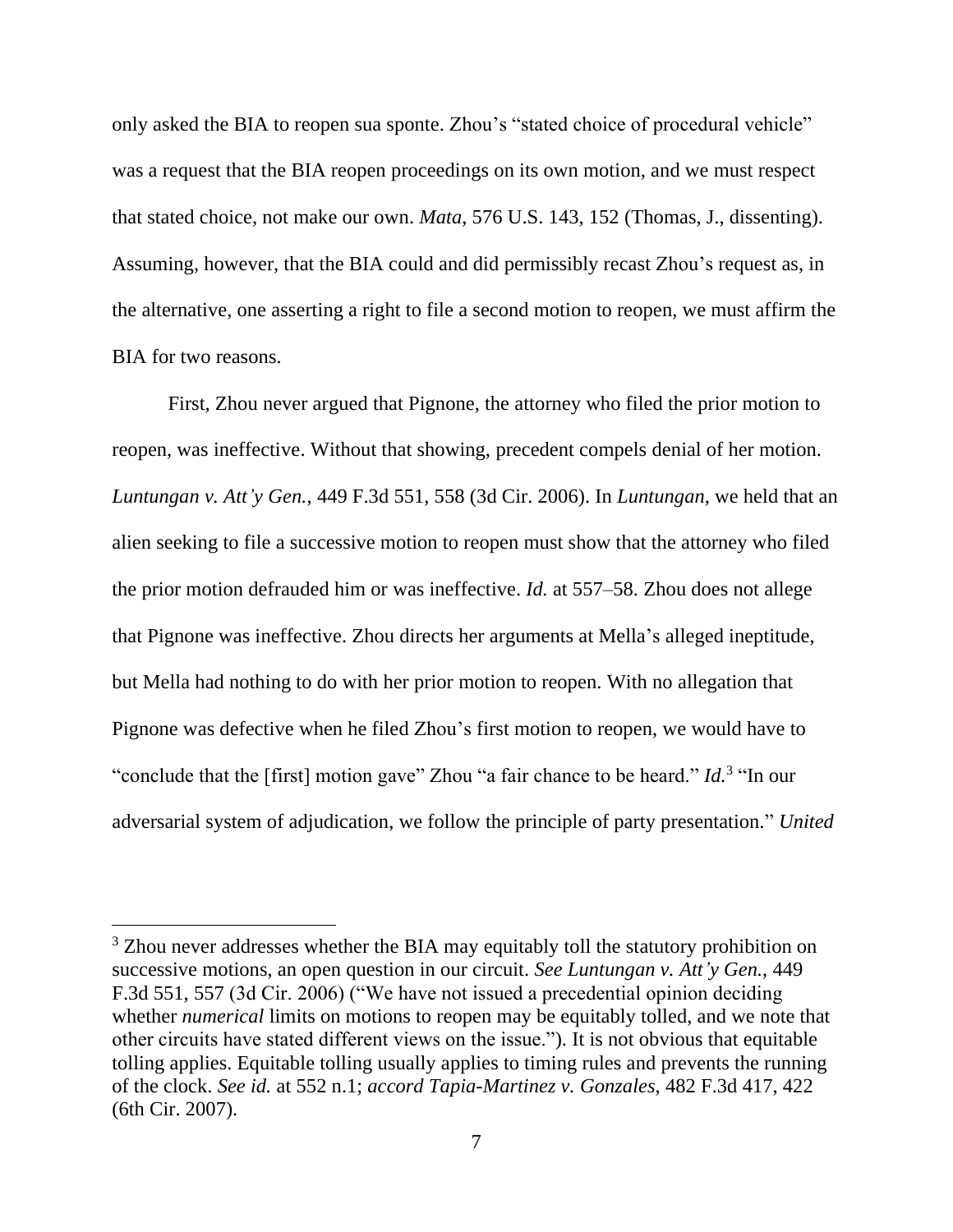*States v. Sineneng-Smith*, 140 S. Ct. 1575, 1579 (2020). We cannot supply a counselineffectiveness argument that Zhou herself has not made.

Second, we find no abuse of discretion in the BIA's conclusion that Zhou failed to show due diligence. "Due diligence must be exercised over the entire period for which tolling is desired. This includes both the period of time before the ineffective assistance of counsel was or should have been discovered and the period from that point until the motion to reopen is filed." *Alzaarir v. Att'y Gen.*, 639 F.3d 86, 90 (3d Cir. 2011) (quotation marks and citation omitted). The BIA accurately concluded that Zhou "has . . . not explained why she apparently made no inquiries regarding the frivolousness finding or took any steps to contest it between the years 2005 and 2019." *Matter of H-Y-Z-*, 28 I. & N. Dec. at 162. Zhou was aware the 2005 determination made her ineligible for benefits. *Id.* at 160–61. And Zhou applied for derivative status under her husband's U visa on January 27, 2014. *Id.* at 160. Zhou never explains how she exercised diligence throughout this entire period. Zhou's sole response is that she only learned about the relevant legal standards and Mella's alleged ineptitude when she hired a new lawyer shortly before filing her second motion. But this shows dereliction, not diligence. While Zhou may "have more than the average difficulty in negotiating the shoals of American law," equitable tolling requires evidence of diligence throughout. *Mahmood v. Gonzales*, 427 F.3d 248, 253 (3d Cir. 2005). Zhou presented no evidence of diligence throughout.

Given that Zhou failed to show due diligence, the BIA's alternative conclusion that Zhou was not prejudiced by Mella's briefing before the BIA is of no moment. There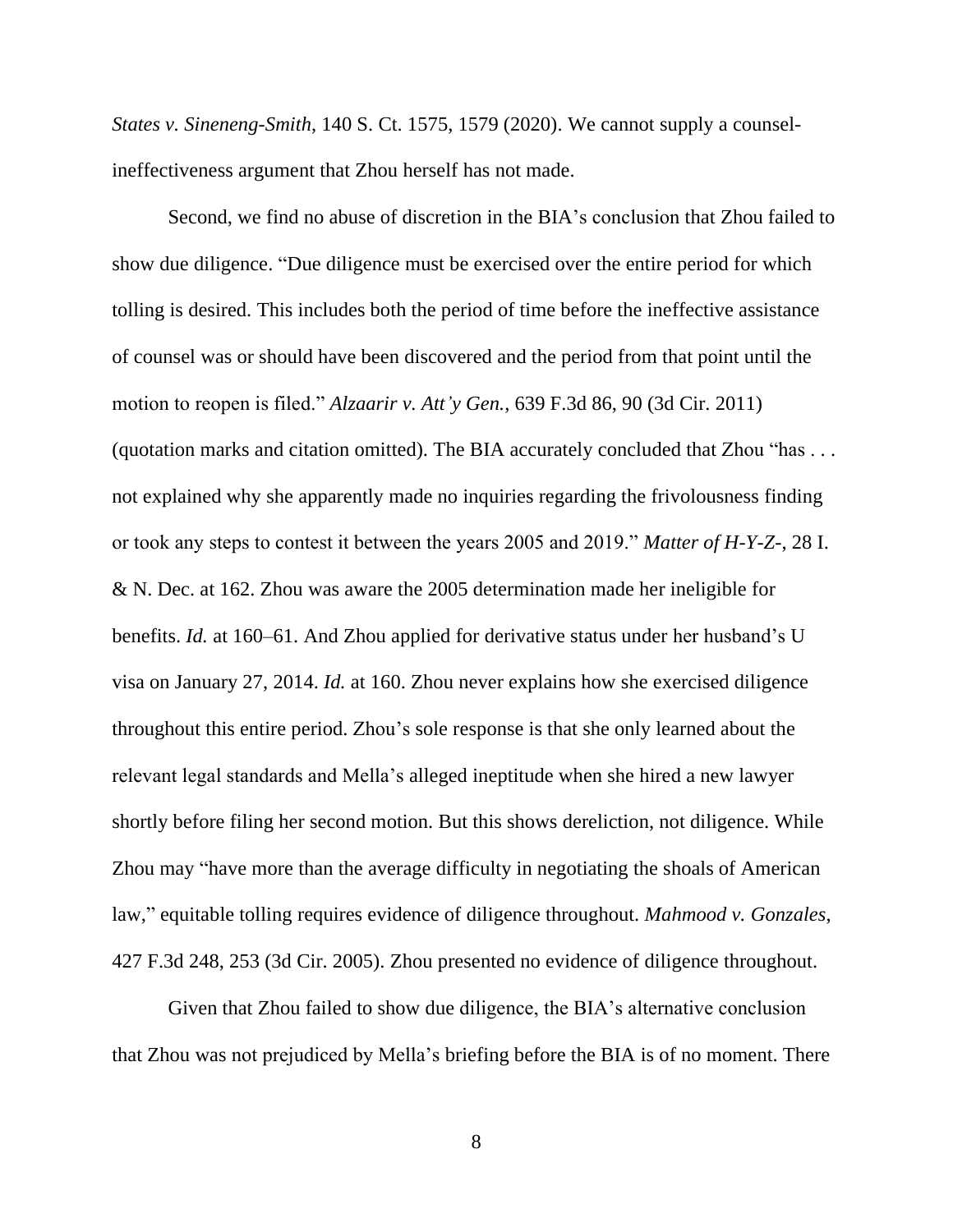can be no equitable tolling without due diligence. *Id.* at 252–53. So any legal error on that score would be harmless.

### B

Zhou's challenge to the BIA's refusal to reopen sua sponte must fail, as the refusal is unreviewable. *Darby*, 1 F.4th at 164–65. Zhou asserts the BIA committed a reversible legal error by concluding that Mella's inadequate briefing was not prejudicial. It is unlikely that Mella's ineffective assistance alone would be enough to show "exceptional" circumstances. But in any event, the BIA did not rely on an erroneous legal premise when it found Mella's performance not prejudicial, so we cannot review its refusal to reopen sua sponte.

As we explained in *Calle-Vujiles v. Ashcroft*, sua sponte reopenings are committed to the BIA's discretion by law and so are presumptively unreviewable, much like agency enforcement decisions. 320 F.3d 472, 474 (3d Cir. 2003) (citing *Heckler v. Chaney*, 470 U.S. 821 (1985)); *see also* 5 U.S.C. § 701(a)(2) (Judicial review provisions do not apply when "agency action is committed to agency discretion by law"). *Calle-Vujiles* aligns with the Supreme Court's decision in *ICC v. Brotherhood of Locomotive Engineers*, 482 U.S. 270 (1987). There, the Supreme Court held that an agency's refusal to reconsider reopening an order allowing railroads to use non-union workers, allegedly in violation of law, was unreviewable based on a "tradition of nonreviewability . . . with regard to refusals to reconsider" orders for error. *Id.* at 282. It did not matter that the agency decision "discussed the merits . . . at length," as "[i]t would hardly be sensible to say that the Commission can genuinely deny reconsideration only when it gives the matter no